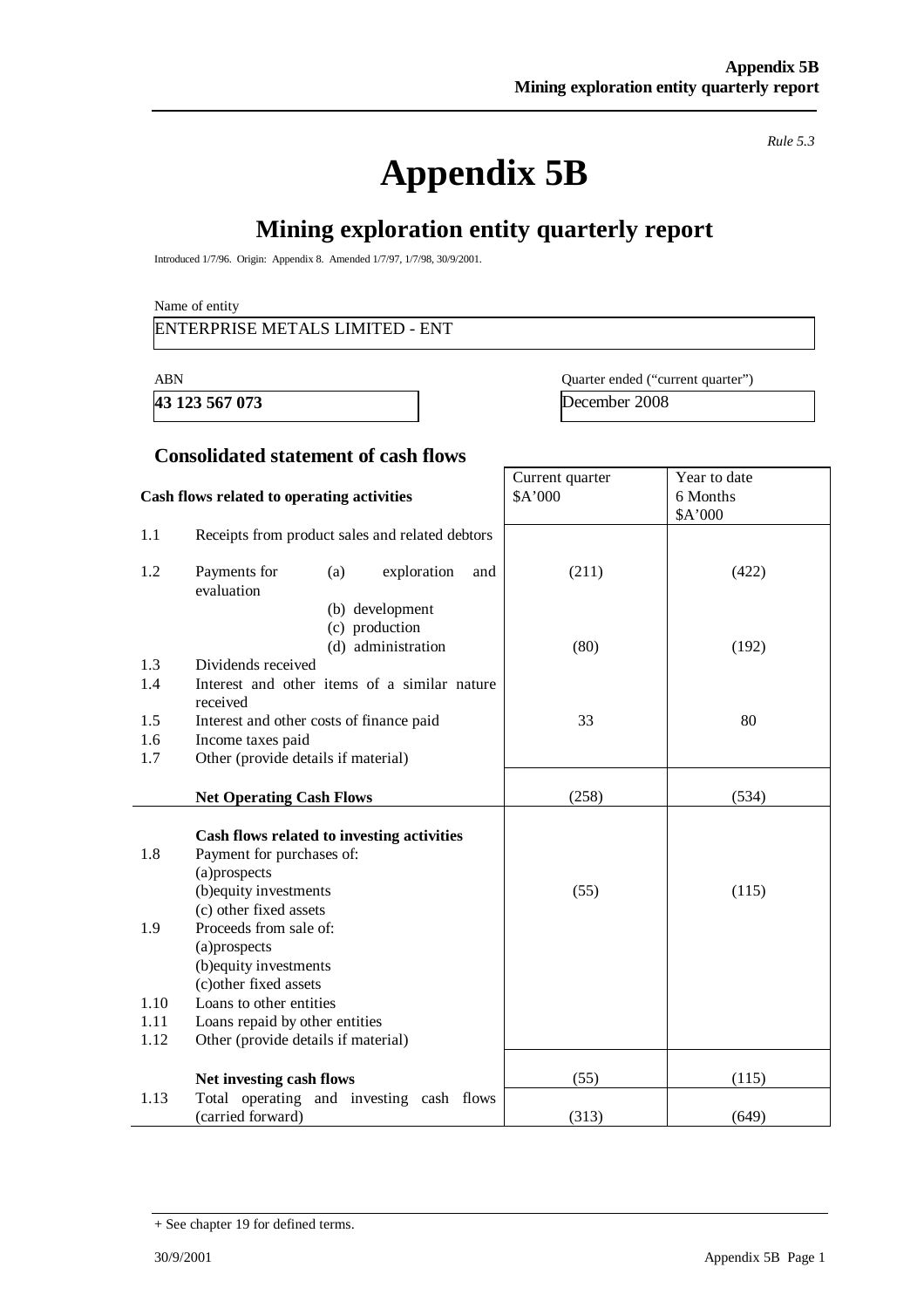| 1.13         | Total operating and investing cash flows<br>(brought forward)                       | (313) | (649) |
|--------------|-------------------------------------------------------------------------------------|-------|-------|
|              | Cash flows related to financing activities                                          |       |       |
| 1.14         | Proceeds from issues of shares, options, etc. net<br>of costs                       |       |       |
| 1.15         | Proceeds from sale of forfeited shares                                              |       |       |
| 1.16         | Proceeds from borrowings                                                            |       |       |
| 1.17         | Repayment of borrowings                                                             |       |       |
| 1.18         | Dividends paid                                                                      |       |       |
| 1.19         | Other (provide details if material)                                                 |       |       |
|              | Net financing cash flows                                                            |       |       |
|              | Net increase (decrease) in cash held                                                | (336) | (649) |
| 1.20<br>1.21 | Cash at beginning of quarter/year to date<br>Exchange rate adjustments to item 1.20 | 2,310 | 2,646 |
| 1.22         | Cash at end of quarter                                                              | 1,997 | 1997  |

#### **Payments to directors of the entity and associates of the directors Payments to related entities of the entity and associates of the related entities**

|      |                                                                  | Current quarter<br>\$A'000 |
|------|------------------------------------------------------------------|----------------------------|
| 1.23 | Aggregate amount of payments to the parties included in item 1.2 | 15                         |
| 1.24 | Aggregate amount of loans to the parties included in item 1.10   |                            |

1.25 Explanation necessary for an understanding of the transactions

Director and Consulting Fees

#### **Non-cash financing and investing activities**

- 2.1 Details of financing and investing transactions which have had a material effect on consolidated assets and liabilities but did not involve cash flows
- 2.2 Details of outlays made by other entities to establish or increase their share in projects in which the reporting entity has an interest

<sup>+</sup> See chapter 19 for defined terms.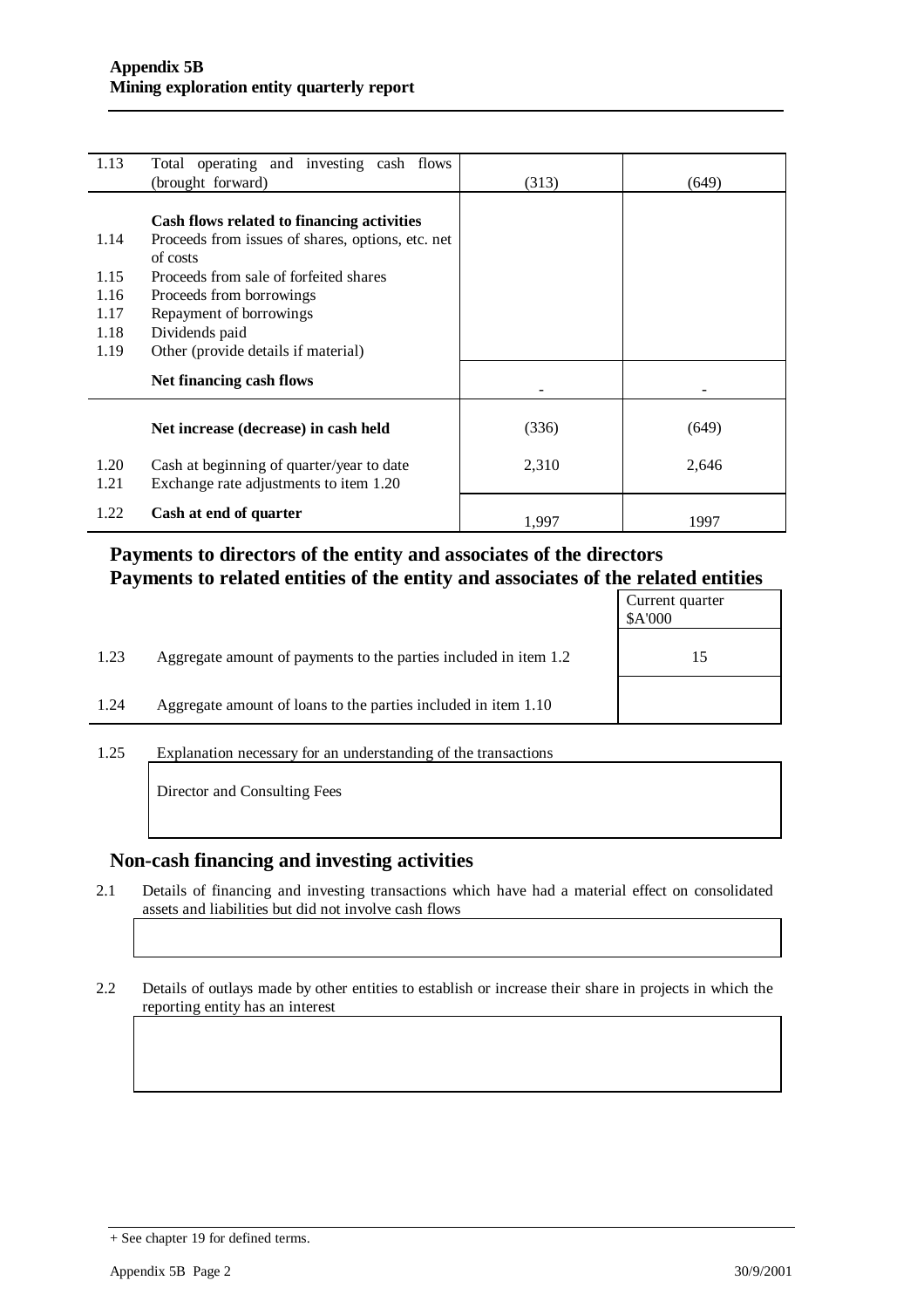#### **Financing facilities available**

*Add notes as necessary for an understanding of the position.* 

|     |                             | Amount available<br>\$A'000 | Amount used<br>A'000 |
|-----|-----------------------------|-----------------------------|----------------------|
| 3.1 | Loan facilities             |                             |                      |
| 3.2 | Credit standby arrangements |                             |                      |

#### **Estimated cash outflows for next quarter**

|     | <b>Total</b>               | 250     |
|-----|----------------------------|---------|
| 4.2 | Development                |         |
| 4.1 | Exploration and evaluation | 250     |
|     |                            | \$A'000 |

# **Reconciliation of cash**

|     | Reconciliation of cash at the end of the quarter (as<br>shown in the consolidated statement of cash flows) to<br>the related items in the accounts is as follows. | Current quarter<br>A'000 | Previous quarter<br>A'000 |
|-----|-------------------------------------------------------------------------------------------------------------------------------------------------------------------|--------------------------|---------------------------|
| 5.1 | Cash on hand and at bank                                                                                                                                          | 51                       | 23                        |
| 5.2 | Deposits at call                                                                                                                                                  | 1.947                    | 2,287                     |
| 5.3 | Bank overdraft                                                                                                                                                    |                          |                           |
| 5.4 | Other (provide details)                                                                                                                                           |                          |                           |
|     | <b>Total: cash at end of quarter</b> (item 1.22)                                                                                                                  | 1.997                    | 2.310                     |

## **Changes in interests in mining tenements**

| Interests in mining<br>6.1<br>tenements relinquished, | Tenement<br>reference | Nature of interest<br>(note (2))           | Interest at<br>beginning   | Interest at<br>end of   |
|-------------------------------------------------------|-----------------------|--------------------------------------------|----------------------------|-------------------------|
| reduced or lapsed                                     | E51/1019<br>E51/941   | Reduced by 50% area<br>Reduced by 50% area | of quarter<br>100%<br>100% | quarter<br>100%<br>100% |

|     | Interests in mining | Tenement  | Current Registered Holder,        | Interest at | Interest at |
|-----|---------------------|-----------|-----------------------------------|-------------|-------------|
| 6.2 | tenements acquired  | reference | and acquired from:                | beginning   | end of      |
|     |                     |           |                                   | of quarter  | quarter     |
|     | $\star$             | E69/2574  | <b>Enterprise Metals</b>          | $0\%$       | 100%        |
|     | $\star$             | E63/1281  | <b>Enterprise Metals</b>          | $0\%$       | 100%        |
|     | $\star$             | E63/1282  | <b>Enterprise Metals</b>          | $0\%$       | 100%        |
|     | $\star$             | E63/1283  | <b>Enterprise Metals</b>          | $0\%$       | 100%        |
|     | $\star$             | E70/3563  | <b>Enterprise Metals</b>          | $0\%$       | 100%        |
|     |                     | E36/597   | Traynor P/L                       | $0\%$       | 100%        |
|     |                     | E36/638   | <b>Enterprise Exploration Ltd</b> | $0\%$       | 100%        |

<sup>+</sup> See chapter 19 for defined terms.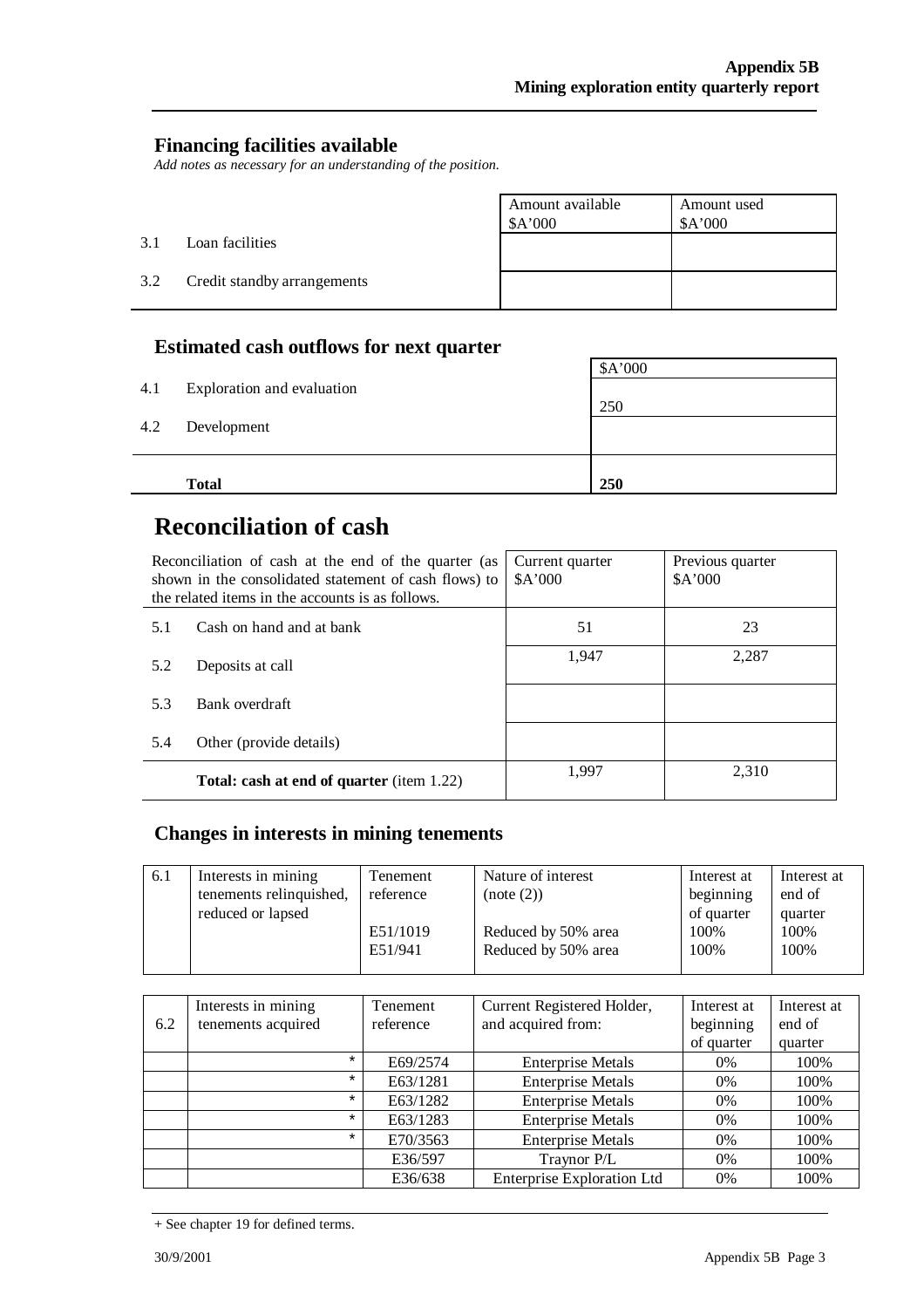| E37/859              | JV with Rudd/Gianni                    | 0%             | 80%          |
|----------------------|----------------------------------------|----------------|--------------|
| E37/926              | <b>Enterprise Exploration Ltd</b>      | 0%             | 100%         |
| E37/927              | <b>Enterprise Exploration Ltd</b>      | 0%             | 100%         |
| E37/939              | Robin Cooper                           | 0%             | 100%         |
| E37/947              | Robin Cooper                           | 0%             | 100%         |
| P36/1546             | Traynor P/L                            | 0%             | 100%         |
| P36/1547             | Traynor P/L                            | 0%             | 100%         |
| P36/1548             | Traynor P/L                            | 0%             | 100%         |
| P36/1549             | Traynor P/L                            | 0%             | 100%         |
| P36/1550             | Traynor P/L                            | 0%             | 100%         |
| P36/1551             | Traynor P/L                            | 0%             | 100%         |
| P36/1552             | Traynor P/L                            | 0%             | 100%         |
| P36/1553             | Traynor P/L                            | 0%             | 100%         |
| P36/1554             | Traynor P/L                            | 0%             | 100%         |
| P36/1555             | Traynor P/L                            | 0%             | 100%         |
| P36/1556             | Traynor P/L                            | 0%             | 100%         |
| P36/1557             | Traynor P/L                            | 0%             | 100%         |
| P36/1559             | Traynor P/L                            | 0%             | 100%         |
| P36/1560             | Traynor P/L                            | 0%             | 100%         |
| P36/1561             | Traynor P/L                            | 0%             | 100%         |
| P36/1562             | Traynor P/L                            | 0%             | 100%         |
| P36/1563             | Traynor P/L                            | 0%             | 100%         |
| P36/1659             | <b>Enterprise Exploration Ltd</b>      | 0%             | 100%         |
| P36/1660             | <b>Enterprise Exploration Ltd</b>      | 0%             | 100%         |
| P36/1661             | <b>Enterprise Exploration Ltd</b>      | 0%             | 100%         |
| P36/1681             | <b>Enterprise Metals Ltd</b>           | 0%             | 100%         |
| P36/1682             | Enterprise Metals Ltd                  | 0%             | 100%         |
| P37/7482             | Robin Cooper                           | 0%             | 100%         |
| E57/620              | Alan Guy                               | 0%             | 100%         |
| E57/690              | Robin Cooper                           | 0%             | 100%         |
| P57/1128             | Robin Cooper                           | 0%             | 100%         |
| P57/1129             | Robin Cooper                           | 0%             | 100%         |
| E53/1212             | JV with M G Creasy                     | 0%             | 70% U        |
| E53/1373             | JV with Linger & Die P/L               | 0%             | 70%U         |
| P53/1423             | JV with Linger & Die P/L               | 0%             | 70%U         |
| P53/1424             | JV with Linger & Die P/L               | $0\%$          | 70%U         |
| P53/1425             | JV with Linger & Die P/L               | 0%             | 70%U         |
| P53/1426             | JV with Linger & Die P/L               | $0\%$          | 70%U         |
| P53/1427             | JV with Linger & Die P/L               | $0\%$          | 70%U         |
| P53/1428             | JV with Linger & Die P/L               | 0%             | 70%U         |
| P53/1429             | JV with Linger & Die P/L               | $0\%$          | 70%U         |
| P53/1430<br>E52/1689 | JV with Linger & Die P/L<br>Rosane P/L | 0%<br>$0\%$    | 70%U<br>100% |
|                      |                                        |                |              |
| E20/620              | Australasian Mining & Exploration      | 0%             | 100%         |
| E59/1437<br>P53/1273 | Australasian Mining & Exploration      | $0\%$<br>$0\%$ | 100%<br>100% |
| P53/1274             | Robin Cooper<br>Robin Cooper           | $0\%$          | 100%         |
| P53/1275             | Robin Cooper                           | 0%             | 100%         |
| E69/2534             | <b>Enterprise Metals Ltd</b>           | 0%             | 100%         |
|                      |                                        |                |              |
| E70/3224             | <b>Enterprise Exploration Ltd</b>      | $0\%$          | 100%         |
| E70/3460             | <b>Enterprise Metals Ltd</b>           | 0%             | 100%         |

Note: With exception of tenements marked \*, all other tenements acquired by takeover of Enterprise Metals Ltd on 13 October 2008.

<sup>+</sup> See chapter 19 for defined terms.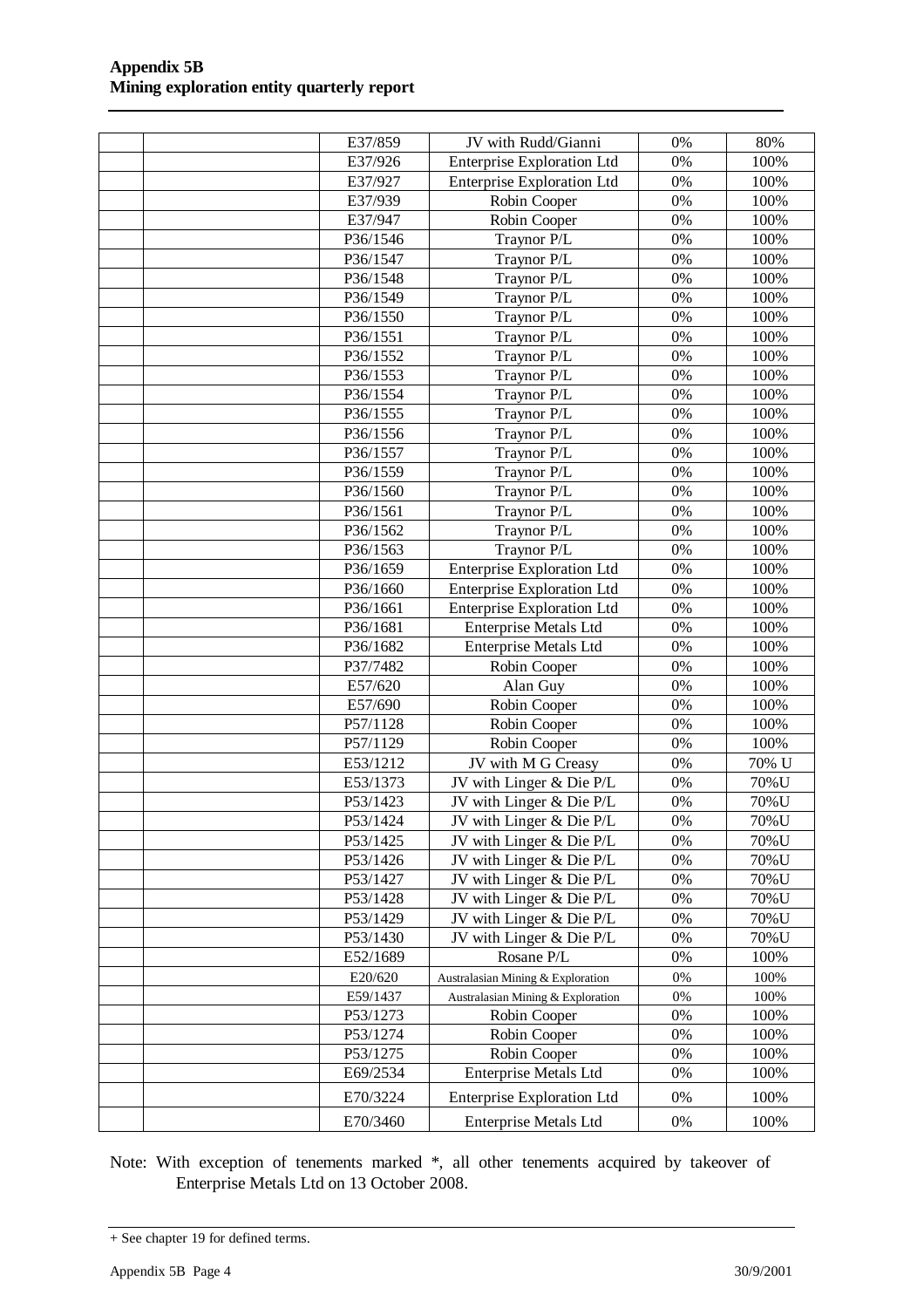#### **Issued and quoted securities at end of current quarter**

*Description includes rate of interest and any redemption or conversion rights together with prices and dates.* 

|      |                          | Total number | Number quoted | Issue price per<br>security (see note | Amount paid up per<br>security (see note 3) |
|------|--------------------------|--------------|---------------|---------------------------------------|---------------------------------------------|
|      |                          |              |               | $3)$ (cents)                          | (cents)                                     |
| 7.1  | <b>Preference</b>        |              |               |                                       |                                             |
|      | <sup>+</sup> securities  |              |               |                                       |                                             |
|      | (description)            |              |               |                                       |                                             |
| 7.2  | Changes during           |              |               |                                       |                                             |
|      | quarter<br>(a) Increases |              |               |                                       |                                             |
|      | through issues           |              |               |                                       |                                             |
|      | (b) Decreases            |              |               |                                       |                                             |
|      | through returns          |              |               |                                       |                                             |
|      | of capital, buy-         |              |               |                                       |                                             |
|      | backs,                   |              |               |                                       |                                             |
|      | redemptions              |              |               |                                       |                                             |
| 7.3  | +Ordinary                | 38,576,500   | 19,076,500    |                                       |                                             |
|      | securities               |              |               |                                       |                                             |
| 7.4  | Changes during           |              |               |                                       |                                             |
|      | quarter                  |              |               |                                       |                                             |
|      | (a) Increases            |              |               |                                       |                                             |
|      | through issues           |              |               |                                       |                                             |
|      | (b) Decreases            |              |               |                                       |                                             |
|      | through returns          |              |               |                                       |                                             |
|      | of capital, buy-         |              |               |                                       |                                             |
| 7.5  | backs<br>+Convertible    |              |               |                                       |                                             |
|      | debt securities          |              |               |                                       |                                             |
|      | (description)            |              |               |                                       |                                             |
| 7.6  | Changes during           |              |               |                                       |                                             |
|      | quarter                  |              |               |                                       |                                             |
|      | (a) Increases            |              |               |                                       |                                             |
|      | through issues           |              |               |                                       |                                             |
|      | (b) Decreases            |              |               |                                       |                                             |
|      | through<br>securities    |              |               |                                       |                                             |
|      | matured.                 |              |               |                                       |                                             |
|      | converted                |              |               |                                       |                                             |
| 7.7  | <b>Options</b>           |              |               | Exercise price                        | Expiry date                                 |
|      | (description and         |              |               |                                       |                                             |
|      | conversion               | 2,000,000    |               | 25 cents                              | 31 Dec 2009                                 |
|      | factor)                  | 1,500,000    |               | 25 cents                              | 22 Nov 2012                                 |
|      |                          | 2,500,000    |               | 50 cents                              | 30 June 2013                                |
| 7.8  | Issued during            |              |               | Exercise price                        | Expiry date                                 |
|      | quarter                  | 1,500,000    |               | 25 cents                              | 22 Nov 2012                                 |
|      |                          | 2,500,000    |               | 50 cents                              | 30 June 2013                                |
| 7.9  | <b>Exercised</b> during  |              |               |                                       |                                             |
|      | quarter                  |              |               |                                       |                                             |
| 7.10 | Expired during           |              |               |                                       |                                             |
|      | quarter                  |              |               |                                       |                                             |
| 7.11 | <b>Debentures</b>        |              |               |                                       |                                             |
|      | (totals only)            |              |               |                                       |                                             |

<sup>+</sup> See chapter 19 for defined terms.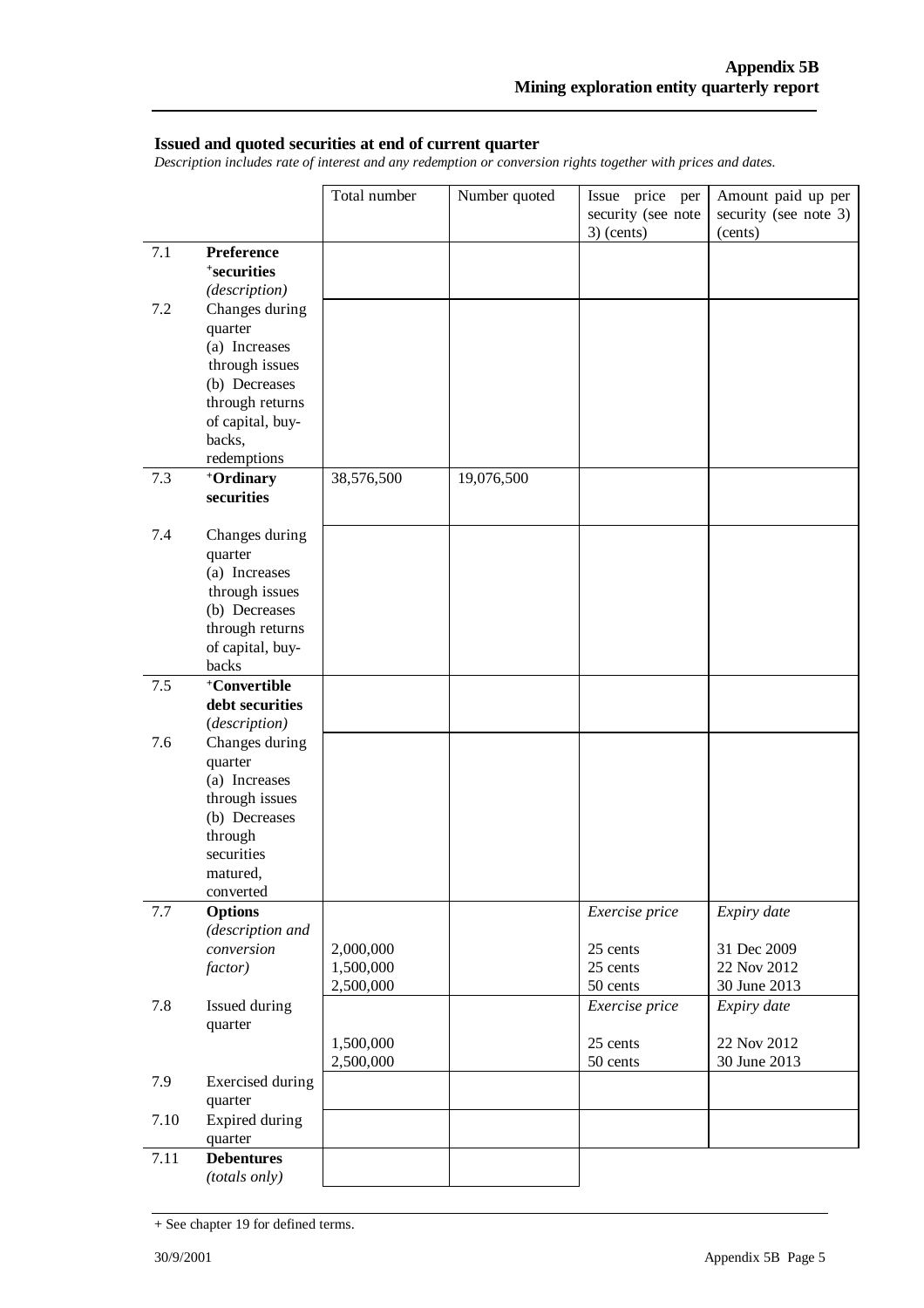| 7.12 | <b>Unsecured</b> |  |
|------|------------------|--|
|      | notes (totals    |  |
|      | <i>only</i> )    |  |
|      |                  |  |

# **Compliance statement**

- 1 This statement has been prepared under accounting policies which comply with accounting standards as defined in the Corporations Act or other standards acceptable to ASX (see note 4).
- 2 This statement does give a true and fair view of the matters disclosed.



Sign here: ............................................................ Date: 28 January 2009 (Director/Company secretary)

Print name: Jay Stephenson

### **Notes**

- 1 The quarterly report provides a basis for informing the market how the entity's activities have been financed for the past quarter and the effect on its cash position. An entity wanting to disclose additional information is encouraged to do so, in a note or notes attached to this report.
- 2 The "Nature of interest" (items 6.1 and 6.2) includes options in respect of interests in mining tenements acquired, exercised or lapsed during the reporting period. If the entity is involved in a joint venture agreement and there are conditions precedent which will change its percentage interest in a mining tenement, it should disclose the change of percentage interest and conditions precedent in the list required for items 6.1 and 6.2.
- 3 **Issued and quoted securities** The issue price and amount paid up is not required in items 7.1 and 7.3 for fully paid securities*.*
- 4 The definitions in, and provisions of, *AASB 1022: Accounting for Extractive Industries*  and *AASB 1026: Statement of Cash Flows* apply to this report.
- 5 **Accounting Standards** ASX will accept, for example, the use of International Accounting Standards for foreign entities. If the standards used do not address a topic, the Australian standard on that topic (if any) must be complied with.

<sup>+</sup> See chapter 19 for defined terms.